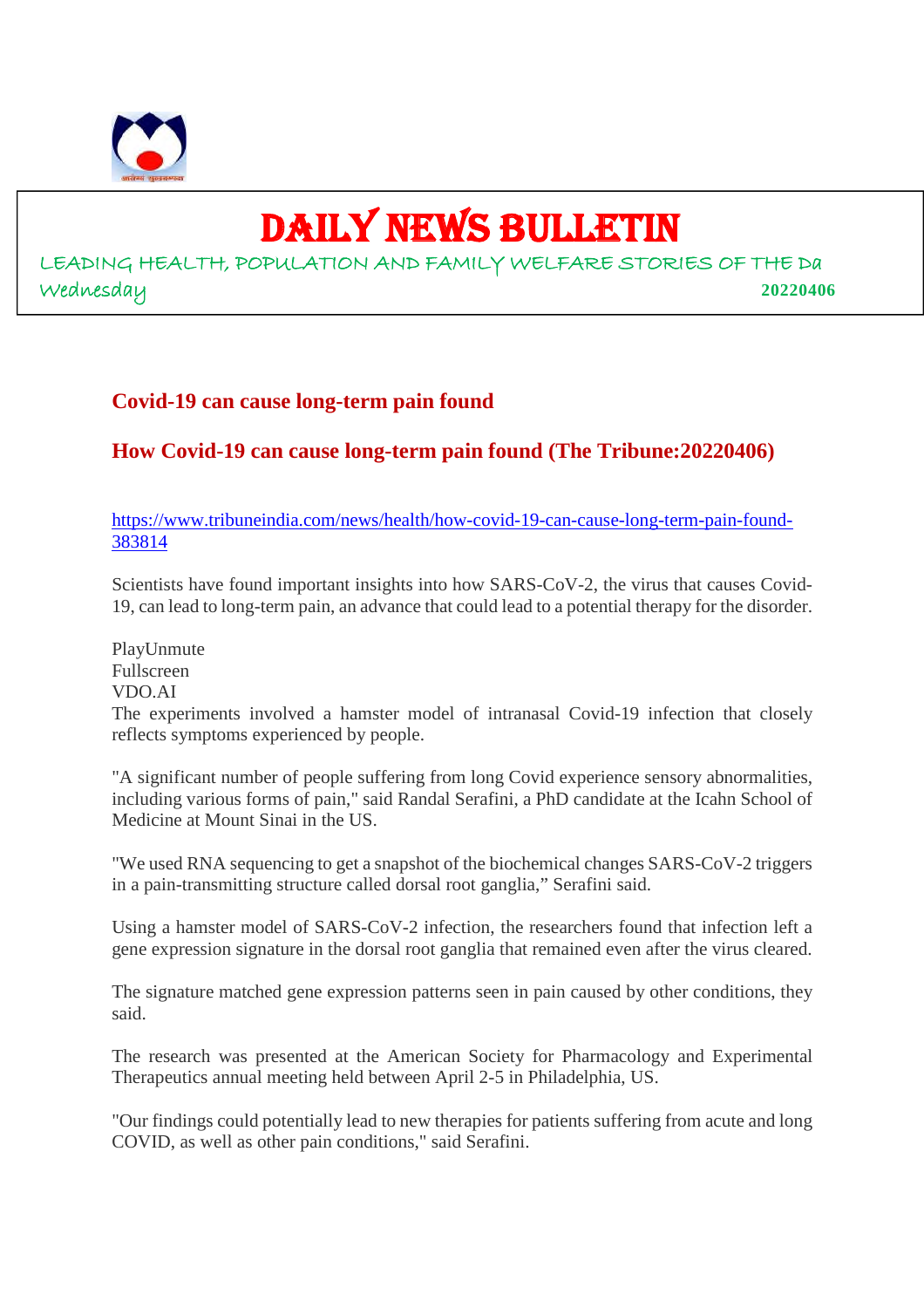"Our study also shows that SARS-CoV-2 causes long-term effects on the body in drastically new ways, further underscoring why people should try to avoid being infected," the scientist said.

The researchers observed that SARS-CoV-2-infected hamsters showed a slight hypersensitivity to touch early after infection, which became more severe over time, up to 30 days.

They then performed similar experiments with the Influenza A virus to determine if other RNA viruses promote similar responses.

In contrast to SARS-CoV-2, Influenza A caused an early hypersensitivity that was more severe but faded by four days post-infection, according to the researchers.

Analysis of gene expression patterns in the dorsal root ganglia showed that SARS-CoV-2 caused a more prominent change in expression levels of genes implicated in neuron-specific signalling processes compared to influenza, they said.

The researchers also found that four weeks after recovering from viral infection, flu-infected hamsters had no signs of long-term hypersensitivity while SARS-CoV-2-infected hamsters showed worsened hypersensitivity, reflecting chronic pain.

The hamsters that recovered from SARS-CoV-2 had gene expression signatures similar to those seen in the dorsal root ganglia of mice affected by pain that was induced by inflammation or nerve injury.

The researchers also predicted that SARS-CoV-2 downregulates the activity of several previously identified pain regulators and a protein called interleukin enhancer binding factor 3 (ILF3).

This downregulation occurs at times when pain behaviours in SARS-CoV-2-infected hamsters were very mild, despite heavy systemic inflammation, they said.

The researchers hypothesised that mimicking the acute effects of ILF3 could serve as a new pain treatment strategy.

They administered a clinically tested anti-cancer drug that inhibits ILF3 activity, and found that it was very effective at treating pain in a mouse model of localised inflammation.

"We think therapeutic candidates derived from our gene expression data, such as ILF3 inhibitors, could potentially target pain mechanisms that are specific to Covid patients, both acutely and chronically," Serafini added.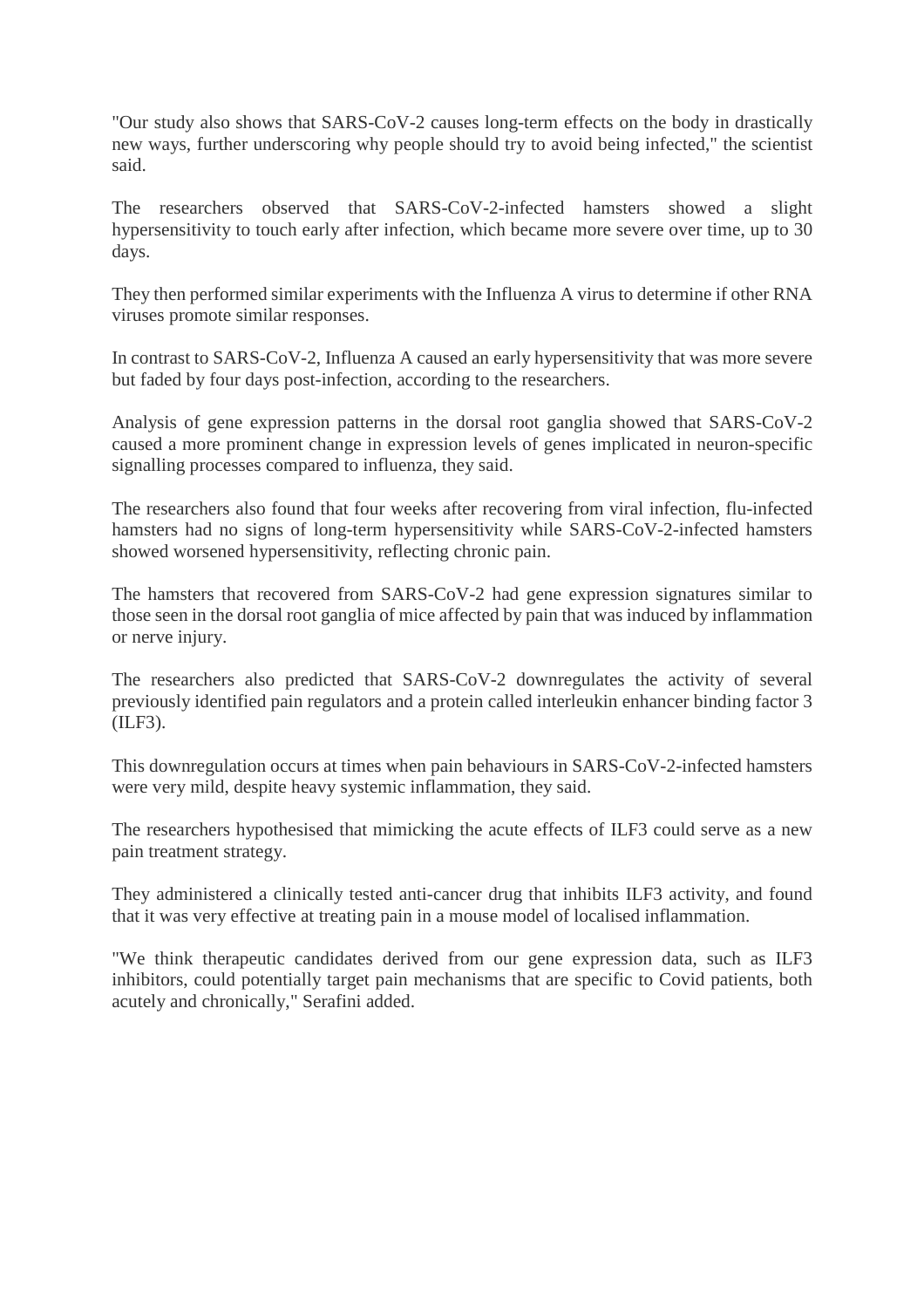# **Omicron variant**

**Omicron variant less severe than Delta for children younger than 5 years: Study**

**The severe clinical outcomes ranged from a 16 per cent lower risk for emergency room visits to 85 per cent less risk for mechanical ventilation, the researchers said(The Tribune:20220406)**

https://www.tribuneindia.com/news/health/omicron-variant-less-severe-than-delta-forchildren-younger-than-5-years-study-383519

Omicron variant less severe than Delta for children younger than 5 years: Study Photo for representational purpose only. iStock

Children younger than five years who are infected with Omicron have less risk of severe health outcomes than those infected with the Delta variant of coronavirus, according to a study.

The research, published in the journal JAMA Pediatrics, is the first large-scale study to compare the health outcomes of coronavirus infection from Omicron and Delta in the age group which is not yet vaccinated.

The finding led by researchers at the Case Western Reserve University in the US show that the Omicron variant is 6-8 times more infectious than the Delta variant.

The severe clinical outcomes ranged from a 16 per cent lower risk for emergency room visits to 85 per cent less risk for mechanical ventilation, the researchers said.

About 1.8 per cent of children infected with Omicron were hospitalised, compared to 3.3 per cent with Delta, they said.

"The major conclusion to our research was that many more children were infected with Omicron when compared to Delta, but the children who are infected are not impacted as severely as were children infected with the Delta variant," said Pamela Davis, a research professor at the Case Western Reserve School of Medicine. "However, because there are so many more children infected, our hospitals were affected over the winter months by an influx of young children," Davis said.

The team analysed the electronic health records of more than 651,640 children in the US, including over 22,772 children infected with the Omicron variant and more than 66,000 children infected with Delta.

The study also compared the records of more than 10,000 children immediately before the detection of Omicron in the US, but when Delta was still predominant.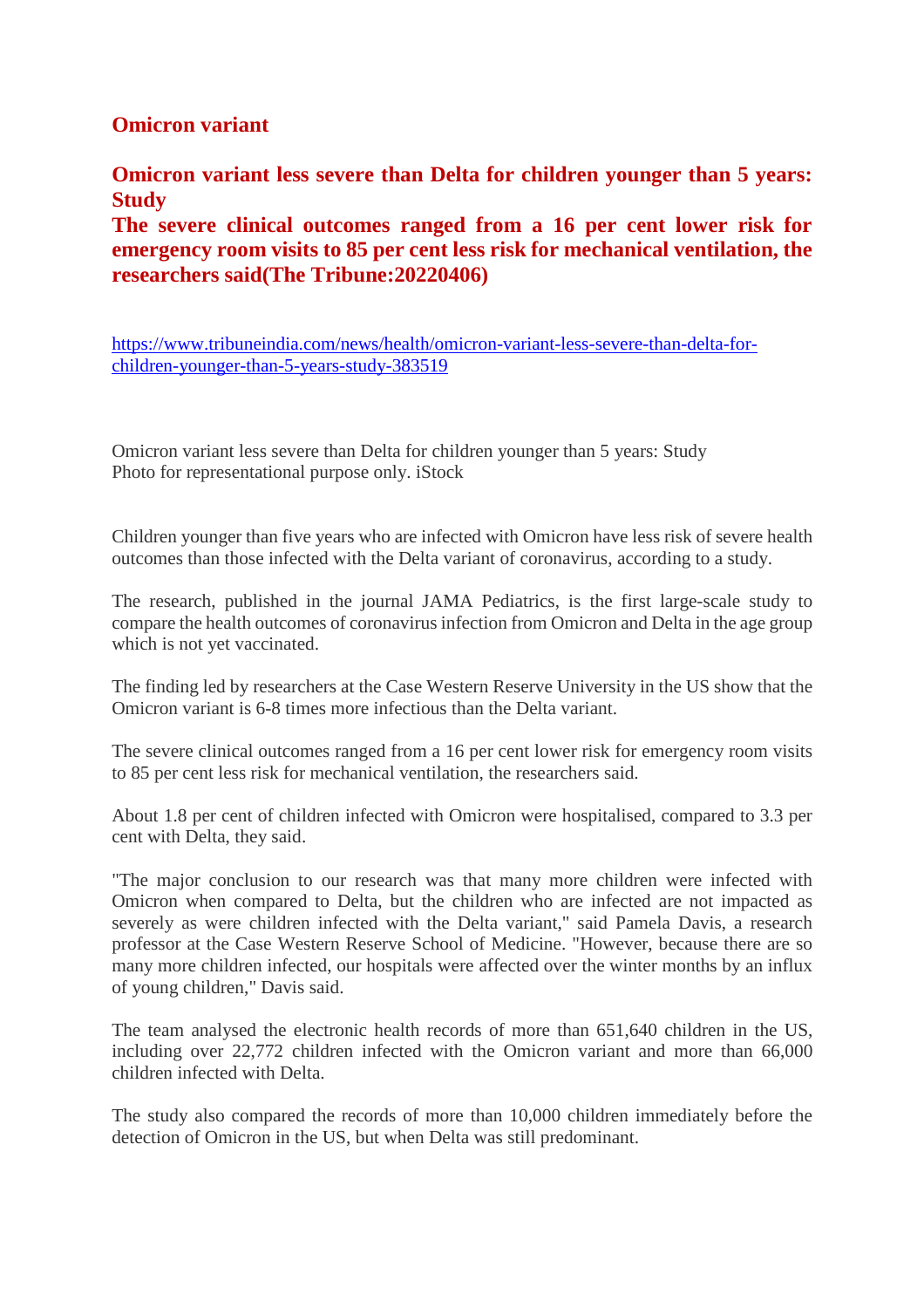The researchers noted that children younger than five years are not yet eligible for COVID-19 vaccines and have a low rate of previous SARS-CoV-2 infections, which also limits their preexisting immunity.

They examined clinical health outcomes for pediatric patients during a 14-day window following SARS-CoV-2 infection.

Among the factors they reviewed were: emergency room visits, hospitalisations, ICU admissions and mechanical ventilation use.

Analysing the demographic data, the researchers found that children infected with Omicron were on average younger -- 1.5 years of age versus 1.7 years -- and had fewer comorbidities.

Rong Xu, from Case Western Reserve School of Medicine, noted that Omicron is less severe than Delta, however, the reduction of the severity range in clinical outcomes is only 16 to 85 per cent.

"Furthermore, since so many un-vaccinated children were infected, the long-term effects of COVID-19 infections on the brain, heart, immune systems and other organs of children remains unknown and worrisome," Xu added.

#### **Maskless states**

#### **People must continue to exercise maximum caution (The Tribune:20220406)**

https://www.tribuneindia.com/news/editorials/maskless-states-383309

INDIA's active Covid-19 caseload has declined to around 13,000 and a total of 184 crore vaccine doses have been administered to the population so far. The third wave of the pandemic has considerably receded. The Omicron variant has been less severe than the earlier variants and optimism is in the air. Accordingly, Maharashtra, Delhi and Telangana are among the states that have made wearing masks in public places optional, withdrawing a regulation that had been put in place two years ago. West Bengal and Himachal Pradesh have lifted most of the restrictions. These decisions were taken following notifications from the National Disaster Management Authority and the Union Health Ministry.

Some experts believe that the easing of the restrictions is premature — they point to a new surge in cases in countries such as China and South Korea and in Europe, triggered by new variants. The World Health Organisation's latest advisory recommended the use of the mask to bring the pandemic under control. It can be argued, however, that in India, the rule regarding wearing the mask in public places was being only nominally followed — by people who were more law-fearing or conscientious or mindful than others about their own health. It's likely, thus, that in the states where this rule has been removed, such people would continue to wear masks in public places. For many others — such as those who suffer from medical problems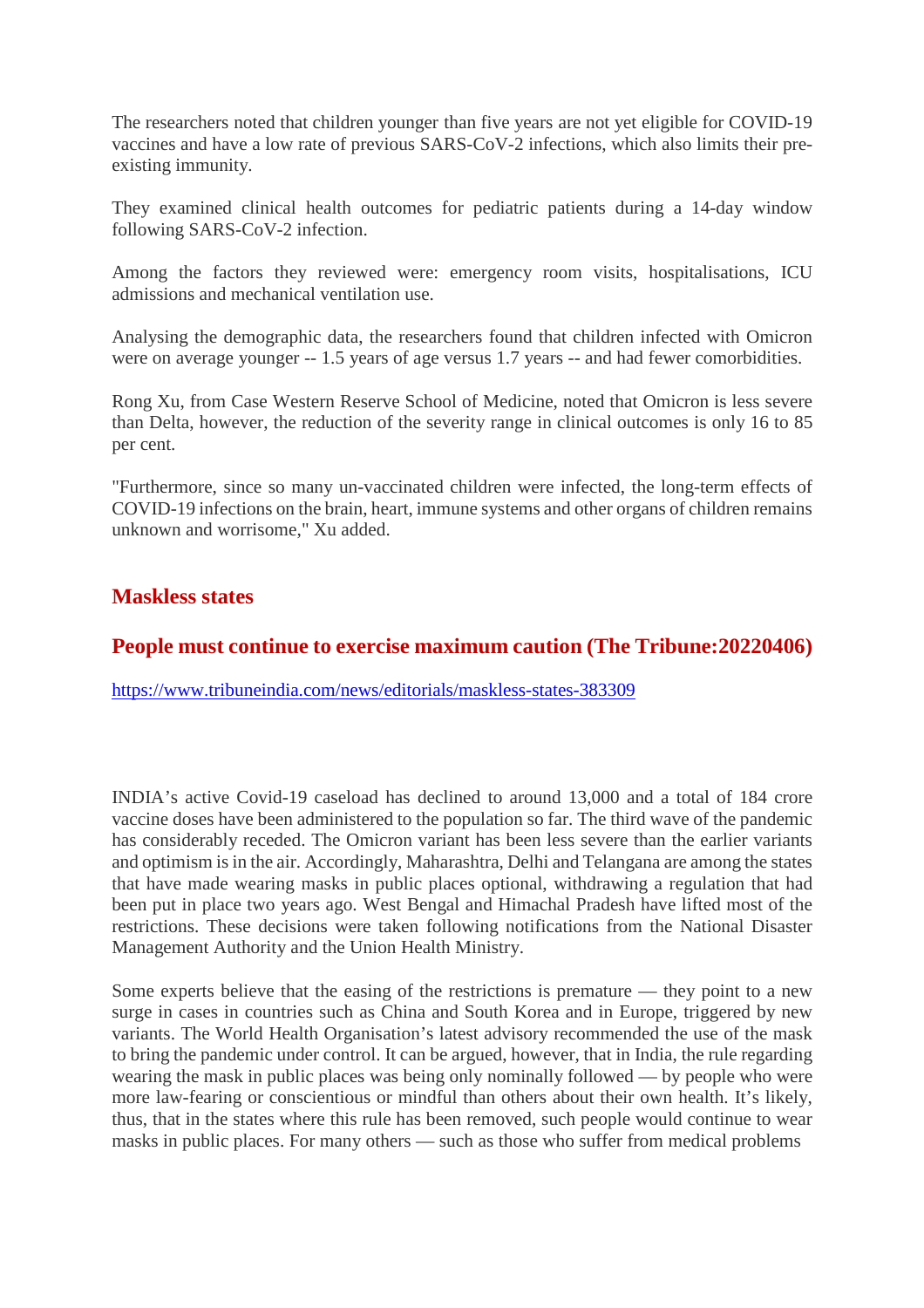or work in labour-intensive sectors — the removal of this rule will come as a relief, especially with the onset of summer.

A word of caution, however: India must keep a close watch on the pandemic and act with alacrity at the first sign of a dangerous new variant. As for the people, they must act responsibly, follow the guidelines and take maximum precautions that their medical condition and workplace situation allow. Even if the third wave has weakened, one must not lower one's guard.

#### **Ayurveda alert**

# **Ayurveda alert: Beat the summer heat with vetiver or khus roots "These roots are extremely cooling, and aromatic too," Ayurvedic practitioner Dr Rekha Radhamony said on Instagram (The Indian Express :20220406)**

https://indianexpress.com/article/lifestyle/health/summer-cooling-khus-vetiver-rootsdrinking-water-hydration-odour-7852066/

vetiver khusStay hydrated this summer with this cooling remedy (Source: Getty Images/Thinkstock)

Summertime can be extremely harsh on one's health and lead to numerous body and skin issues. While one of the best ways to beat the summer heat is to keep the body hydrated, what if we tell you about a miracle ingredient to add to the water to not only help the body cool down but also enhance digestion?

All you need is a handful of vetiver or khus roots.

Also Read |Beat the summer heat with these effective ayurvedic tips Ayurvedic practitioner Dr Rekha Radhamony explained the many benefits of vetiver in a detailed video on Instagram. Check it out below.

"These roots are extremely cooling, and aromatic too," explained Dr Radhamony in the video.

Why drink khus water?

According to Dr Radhamony, apart from being cooling, it helps enhance digestion, reduces fever, thirst, and burning sensation. It is also a blood purifier, great for skin diseases, and helps in urine retention.

Also Read |Ayurvedic tips: Include these foods in your diet to beat the summer heat How to have the water?

Add khus roots to one litre of boiling water. Drink it throughout the day.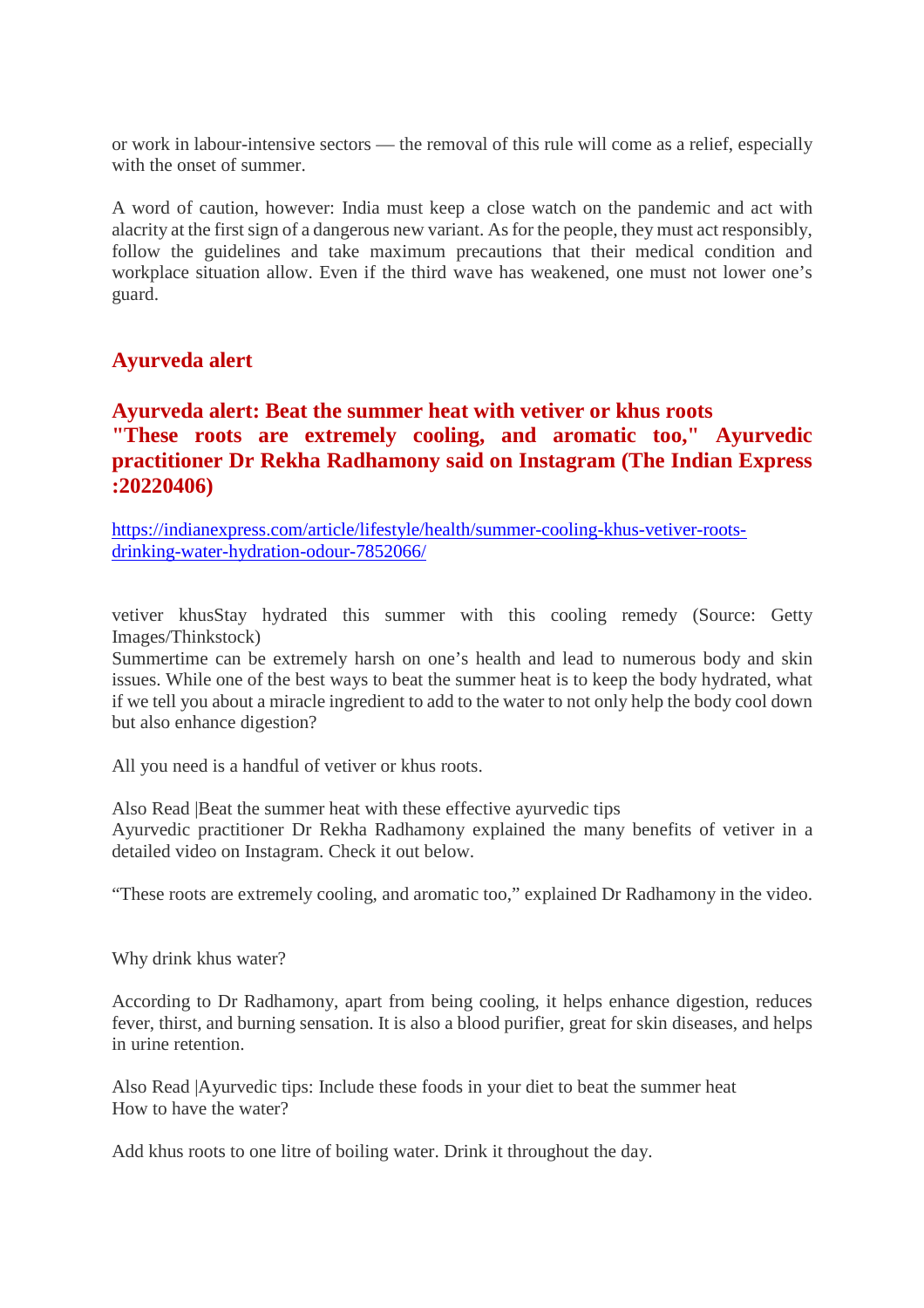#### Additional benefits

It also helps you stay odour-free, especially in the sweltering heat. (The Indian Express :20220406)

"Vetiver roots are 'dourgandhyahara' – they help alleviate bad odour. So if you have body odour due to excessive sweating during summer, boil some water with khus roots and add it to the water you use to take bath," she further added.

# Negative thoughts **Negative thoughts clouding your productivity? Get inspired by Taylor Swift Take a look at this inspiring speech where the singer urged everyone to never let criticism deter their progress (The Indian Express :20220406)**

https://indianexpress.com/article/lifestyle/life-positive/taylor-swift-motivational-video-7788957/

taylor-swift-1200Take a look at the singer's inspiring words. (Source: Taylor Swift/Instagram) If you've been feeling bogged down by negative thoughts and feelings of self-doubt, you've come to the right place.

ALSO READ |'No matter where you're from, your dreams are valid': Lupita Nyong'o Seek inspiration from Grammy award-winning singer-songwriter Taylor Swift, who is a force to be reckoned with. An active supporter of women's rights and equal pay, Taylor is also known for her impassioned speech packed with references drawn from her own life and career.

Take a look at this speech where she urged everyone to never let obstacles such as criticism deter their progress.

Taylor has been no stranger to media scrutiny due to the fact that her songwriting possesses a distinctly narrative quality, some involving past romantic relationships.

Never one to back down, she has proved to be a notable pop icon, delivering chart topping hits such as We are never ever getting back together and All too well.

She began her speech by explaining how diamonds are created under pressure and that one should keep going, regardless of the challenges faced. "The only way forward is forward motion. We shouldn't let obstacles like criticism slow down the creative forces that drive us. It seems like the pressure that could have crushed us made us into diamonds instead and what didn't kill us actually did make us stronger."

She continued, "If you're experiencing turbulence or pressure then that probably means you're rising and there might be times when you put your whole heart and soul into something and it is met with cynicism or scepticism."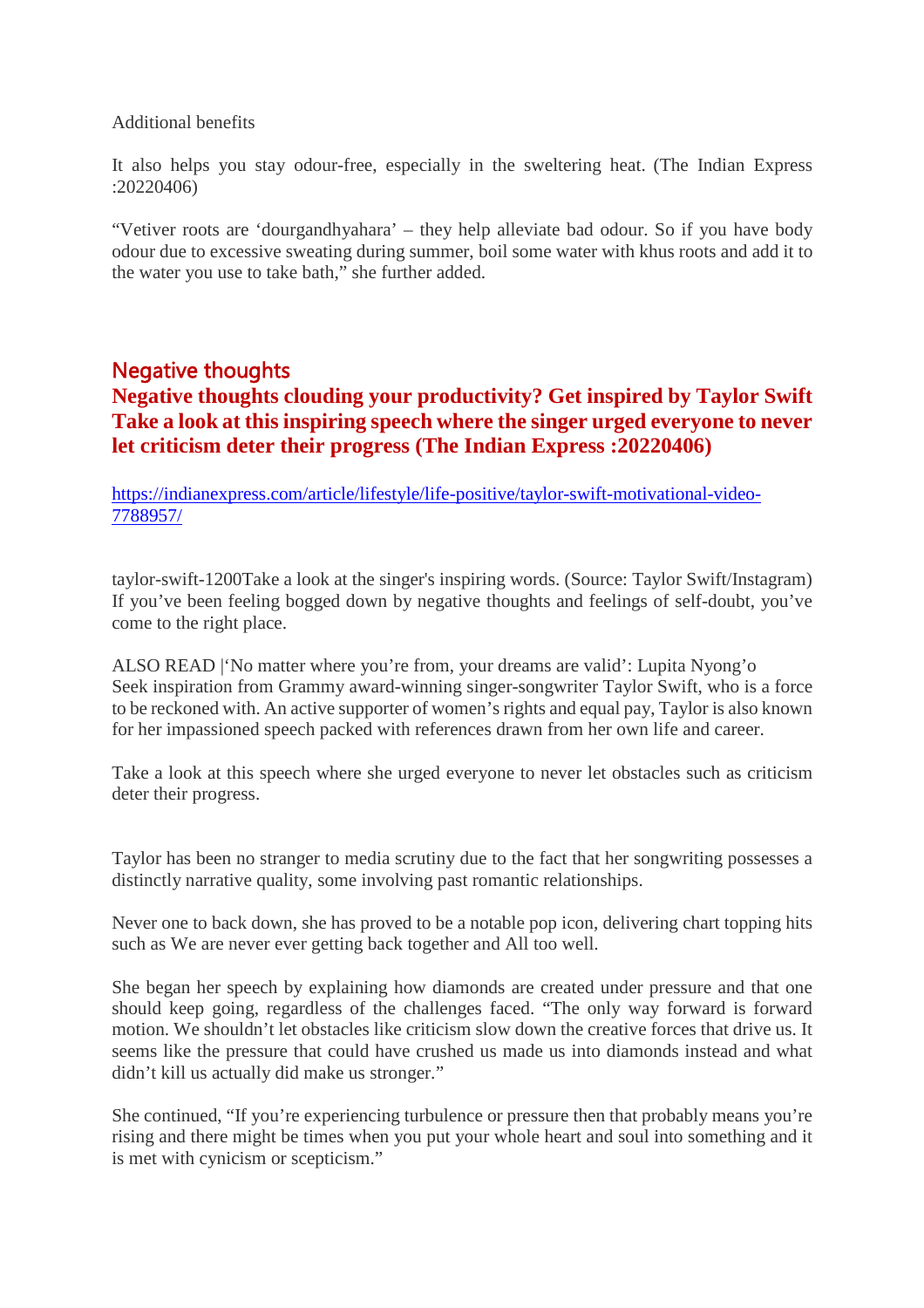# **Fresh COVID-19**

# **Fresh COVID-19 cases drop below 1,000, first since April 2020(The Hindu :20220406)**

https://www.thehindu.com/news/national/fresh-covid-19-cases-drop-below-1000-first-sinceapril-2020/article65289327.ece

Active caseload declines to 12,597 and they constitute about 0.03% of the number of positive cases

Daily new cases in the country slipped to below 1,000, the first time it touched three digits since April 2020, according to figures from the Health Ministry. The active caseload declined to 12,597 and they constitute about 0.03% of the number of positive cases.

The weekly positive rate, a more consistent indicator of the trend in coronavirus cases, has only dipped to 0.22%. Thirteen new deaths pushed the official tally to 5,21,358.

#### **fake medical products**

# **Substandard, fake medical products increased by almost 47% from 2020 to 2021 during pandemic: report (The Hindu :20220406)**

https://www.thehindu.com/news/national/substandard-fake-medical-products-increased-byalmost-47-from-2020-to-2021-during-pandemic-report/article65270728.ece

Criminals saw crisis as an opportunity to sell more such products, taking advantage of vulnerability of people in need, ASPA president says

During the COVID-19 pandemic, incidents of substandard and falsified (SF) medical products increased by almost 47% from 2020 to 2021. Trade-in pharmaceutical counterfeits during this period spiked majorly relating to COVID-19 products, including vaccines, medicines, test kits, antibiotics, face masks and sanitizers. This, according to the latest report released by the Authentication Solution Providers' Association (ASPA), an organisation working against fake medical products.

During the COVID-19 peak, incidents of SF medical were observed in 23 out of 29 States and seven Union Territories. The report pointed out that SF products were impacting every product sector, and the incidents of counterfeiting had risen with a 20% growth from January 2018 to December 2020. Globally also, pharmaceutical SF incidents rose 111% over the past 10 years, say exper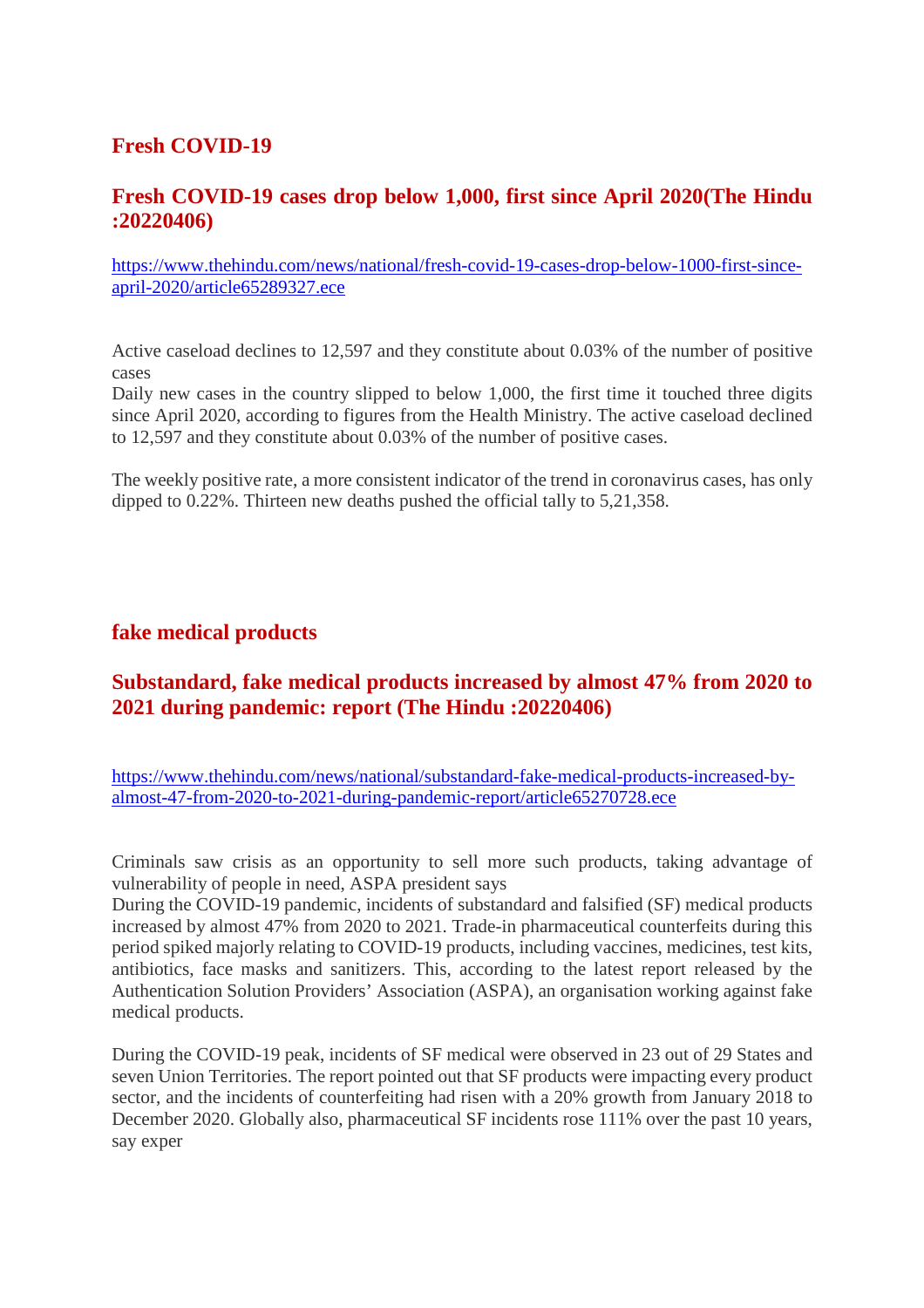# **COVID-19 vaccination**

# **COVID-19 vaccination | Debate on over efficacy of booster doses(The Hindu :20220406)**

https://www.thehindu.com/news/national/covid-19-vaccination-debate-on-over-efficacy-ofbooster-doses/article65264530.ece

Booster or natural infection will reduce the chance of another infection for just a few months, they say.

India has opened up COVID-19 vaccine booster dose for its 60-plus population while discussion continues on the merits of providing precaution dose to the general population of those over 18 years. Though the government is yet to make any announcement on the issue, experts and doctors are divided on how many booster doses are needed to minimise the negative outcome of the infection.

Booster doses are given with two objectives — to reduce the chance of getting infection and to reduce the chance of death, in the event of an infection. These two parameters must be seen separately, said Rajeev Jayadevan, vice-chairman, Research Cell, Indian Medical Association, Kerala.

# **Delhi: Covid chart**

#### **Delhi: Covid chart soars to all-time daily high (The Hindu :20220406)**

https://timesofindia.indiatimes.com/city/delhi/covid-chart-soars-to-all-time-dailyhigh/articleshow/88885106.cms

In its highest single-day tally since the pandemic began, the city on Thursday reported 28,867 Covid-19 cases. The positivity rate surged to 29.21%, the highest since 29.6% on May 3. A total of 31 deaths were also reported.

Delhi's previous biggest daily case addition was 28,395 cases on April 20 last year.

Health minister Satyendar Jain said the rise in the number of cases can be attributed to increased testing. "The number of hospital admissions has stabilised over the past four days," he added. download (1)

The capital currently has 94,160 active Covid cases, with 62,324 of the patients in home isolation, the health department said. At present, 2,369 patients are admitted to hospitals and 98 of them are on ventilator support.

A total of 164 Covid deaths have been recorded in the first 13 days of January. Most of these patients had comorbidities, according to government data. The capital saw 130 fatalities in the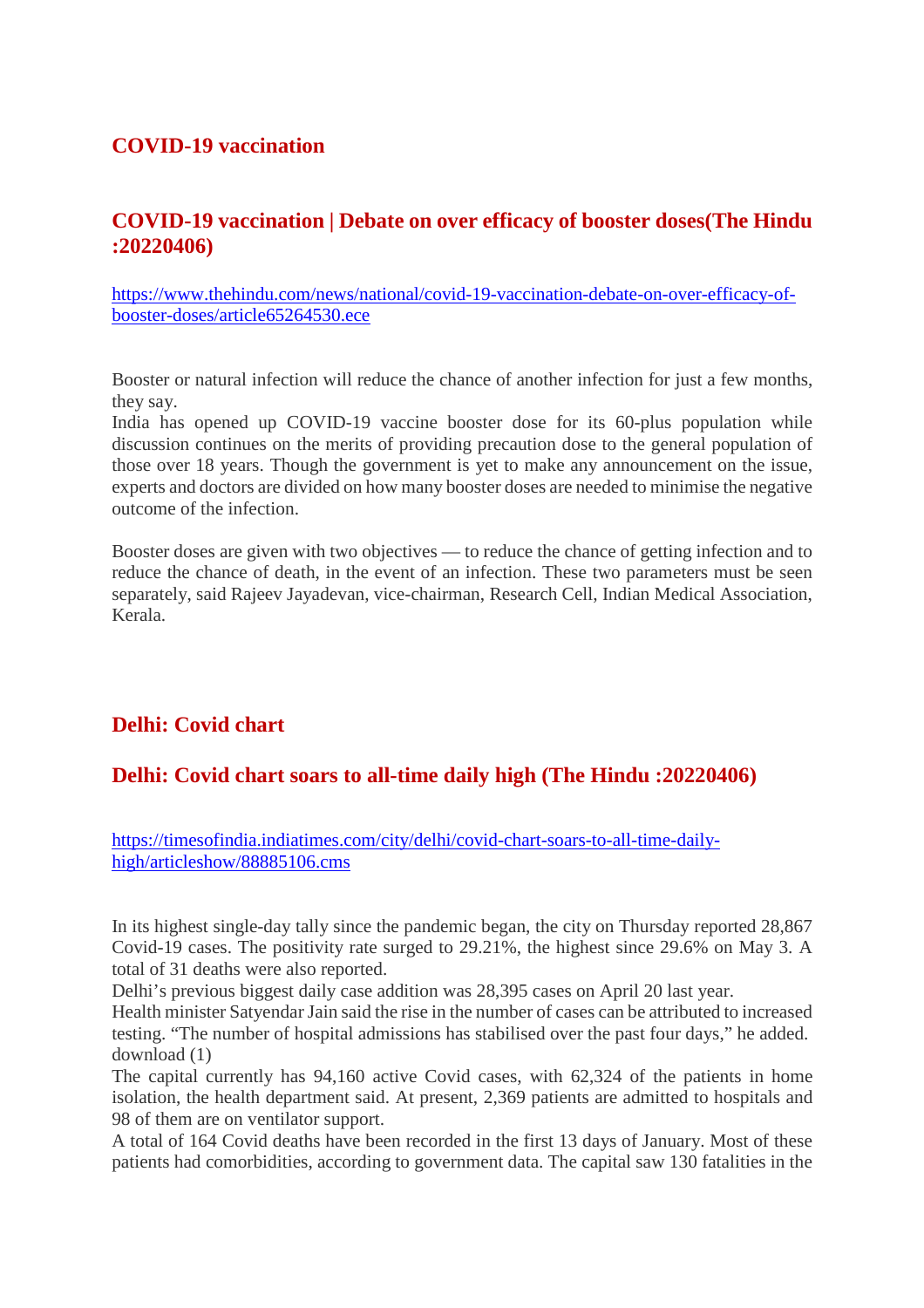past six months — nine in December, seven in November, four in October, five in September, 29 in August and 76 in July.

On Wednesday, Delhi had logged 40 deaths, the highest since June 10 last year, when 44 fatalities were recorded. The city had added 23 Covid deaths on Tuesday and 17 each on Monday and Sunday.

Critical care experts say the number of deaths can go up further as admissions due to Covid are on the rise and several patients have required oxygen or ventilator support.

"The health infrastructure is not overwhelmed this time even though the number of cases is very high. Currently, 2,424 (16%) of the total 15,433 Covid beds are occupied in the city," said a senior official.

Meanwhile, in order to deal with any potential crisis, the state government has ordered Lok Nayak and GTB hospital to postpone elective surgeries. AIIMS, RML and Safdarjung have already curtailed OPDs and postponed elective or planned surgeries.

Doctors say Covid-19 caused by the Omicron variant, which is driving the third wave of the pandemic in India and other parts of the world, is mild in most patients as it affects only the upper respiratory tract. However, they add, some patients also suffer from infection in the lungs, which can cause breathing difficulty.

"People should not take it lightly. It is important to follow Covid-appropriate behaviour to break the chain of transmission," said Dr Rommel Tickoo, director, internal medicine, Max Saket.

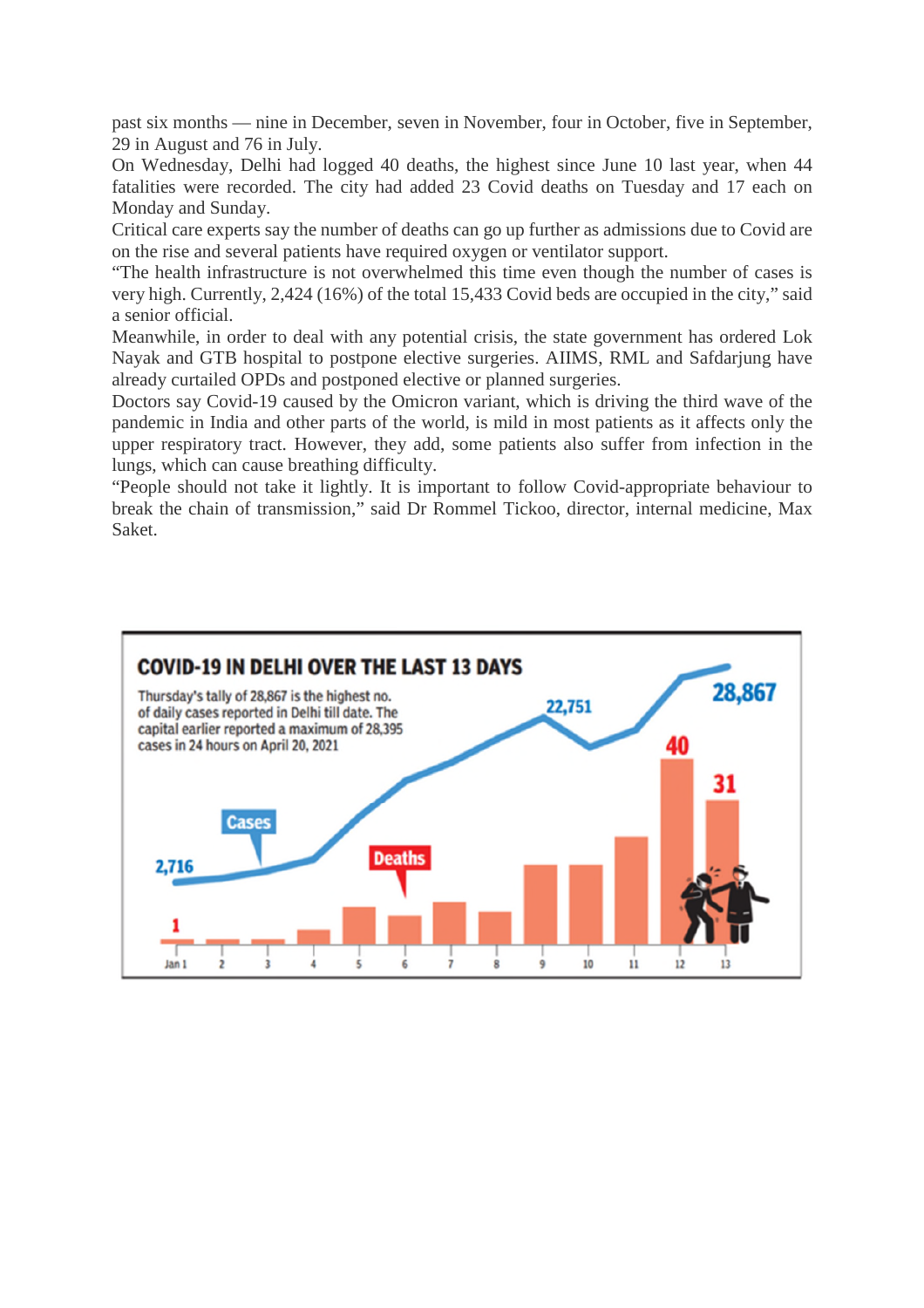# **Cluster approach -Covid virus**

# **Cluster approach in Delhi to seal the deal against Covid virus (The Times of India:20220406)**

https://timesofindia.indiatimes.com/city/delhi/cluster-approach-to-seal-the-deal-againstvirus/articleshow/88885203.cms

A containment zone is created at any location that has two or more cases and the cluster is sealed off

NEW DELHI: Even as Delhi recorded the highest single-day spike in Covid-19 cases on Thursday, the number of containment zones in the city also spiralled to 23,997. There were just 1,243 such zones on January one, so the number has risen over 17 times in just 13 days.

While the highest number of red zones were in south Delhi for more than a month, more sealed zones are now being reported from central Delhi areas like Karol Bagh, Rajinder Nagar and Paharganj. Even though south Delhi localities like Vasant Kunj, Vasant Vihar and Greater Kailash still have a preponderance of contained areas, it is the Central district that currently has the highest number of containment zones  $-2,690$  — followed by West (1,814) and South (1,481) districts.

download (2)

The number of active cases in the national capital stood at 94,160 on Thursday, close to the alltime high of 99,361 active cases on April 30, when the number of containment zones was 37,223. While these numbers are similar to those during the devastating second wave of infection last year, the containment strategy has actually changed since then.

The guidelines and protocols regarding cordoned areas have, in fact, changed vastly with those in force when the first containment zones came up in March 2020. At that time, it was not unusual for entire lanes to be barricaded and passages barred for everybody. The norms also mandated that containment zones could only be de-notified 28 days after the last confirmed Covid case. To ease the problems faced by residents due to the prolonged period of isolation of the zones, the Union health ministry suggested in mid-2020 that states denotify the sealed zones 14 days after discharge of the last confirmed case.

The strategy was again tweaked to create micro containment zones, where instead of entire lanes, just one house or a few flats sharing a common corridor in a building were sealed. In congested areas particularly, very small locations were also demarcated as red zones.

In 2021, the strategy changed further with the overall focus on 'clusters' that had such micro containment zones. "Every day, a 'cluster analysis' of all the fresh cases are carried out because 'cluster control' is very important for disease containment," a Delhi government official explained.

The decision to notify an area as a containment zone is based on the assessment of the chief district medical officer, the district magistrate and the district surveillance officer. The government official said that the minimum containment period is 21 days, of which the first seven days are strictly monitored by Civil Defence volunteers to prevent Covid-positive individuals from leaving the area. This is then scaled down and finally denotified as a contained area.

"A containment zone is created at any location that has two or more cases and the cluster is sealed off," the official said. "Perimeter control is stringently maintained and the area SHO is immediately informed. A close watch is also kept at common facilities from where things of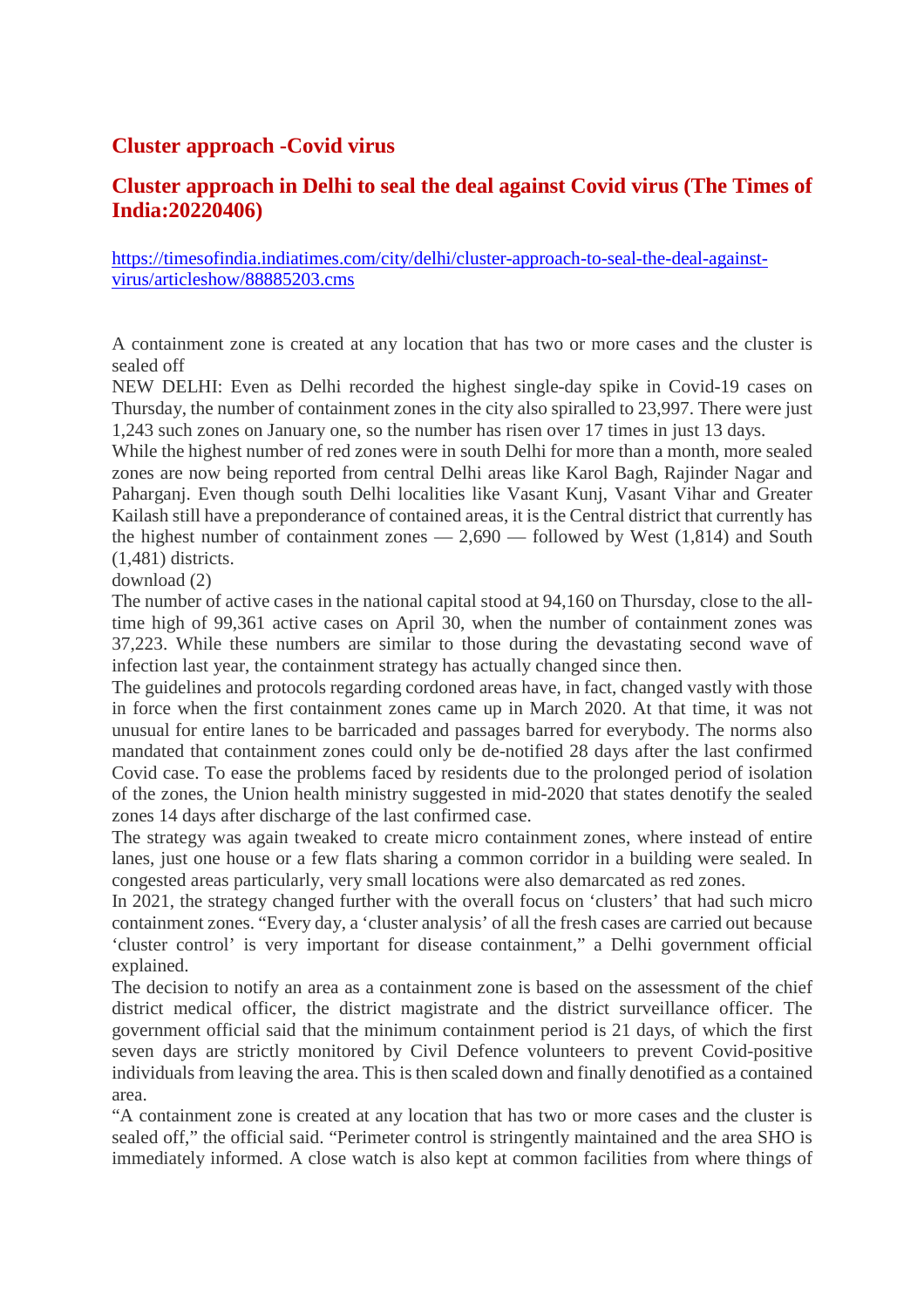daily need are sourced. Care is taken to see that those within the containment zones don't feel the need to come out."

While Central, West, and South districts have the highest number of containment zones currently, the North-East and East districts have just 255 and 110 sealed areas, respectively. The North-East district, in fact, had no containment zones for the last 20 days or so. Share to Twitter

# **Covid-19: Stable positivity rate**

# **Covid-19: Stable positivity rate indicates pandemic peak has arrived in Delhi, says Satyendar Jain(The Times of India:20220406)**

https://timesofindia.indiatimes.com/city/delhi/jain-says-stable-positivity-rate-indicatespandemic-peak-has-arrived-in-delhi/articleshow/88863096.cms

Health minister Satyendar Jain on Wednesday said the city's positivity rate and number of hospitalisations have remained stable for the past few days, which could indicate that the pandemic's peak has arrived.

"For the past few days, close to 20,000 cases are being reported daily in Delhi and the positivity rate has consistently been around 25%. Apart from that, the number of people admitted to hospitals is not increasing," Jain said.

"I hope the peak ends as soon as possible, and that cases in Delhi and the country reduce," he added.

The minister said 2,209 of the total 14,621 beds reserved for the treatment of Covid-19 patients are occupied currently while 12,412 are vacant. "This means 85% of the beds are still available. Delhi government has made plans to add more, if necessary," he said. The minister added that there are very few cases of Covid patients being admitted to ICUs.

While Delhi on Wednesday recorded 27,561 new cases with a positivity rate of 26.22%, the average case addition in the past five days stands at 22,183.6, with a positivity rate of 24% during this period. So far in January, the capital has reported 133 Covid-19 fatalities, 40 of them on Wednesday.

Jain said as per the new guidelines of Indian Council of Medical Research, if a person does not have any symptoms of Covid, is under the age of 60 and does not have any comorbidity, he or she does not need to get tested.

At the same time, the minister urged people to follow Covid-appropriate behaviour, saying that the only real defence is caution. Calling upon citizens to wear masks and maintain social distancing in public places, he said even though bed occupancy in hospitals may have stabilised, people should adhere to the guidelines so that the spread can be controlled as soon as possible.

Jain also said that the government is keeping an eye on the situation and restrictions are being put in place on a regular basis to try to keep the virus at bay.

Delhi government had on Tuesday issued an order requiring all private offices to work from home. All restaurants and bars have also been closed and only home deliveries and takeaways are allowed. Apart from this, a weekend and night curfew from 10pm to 5am is also in place, during which all establishments are closed, except for essential services.

Share to Twitter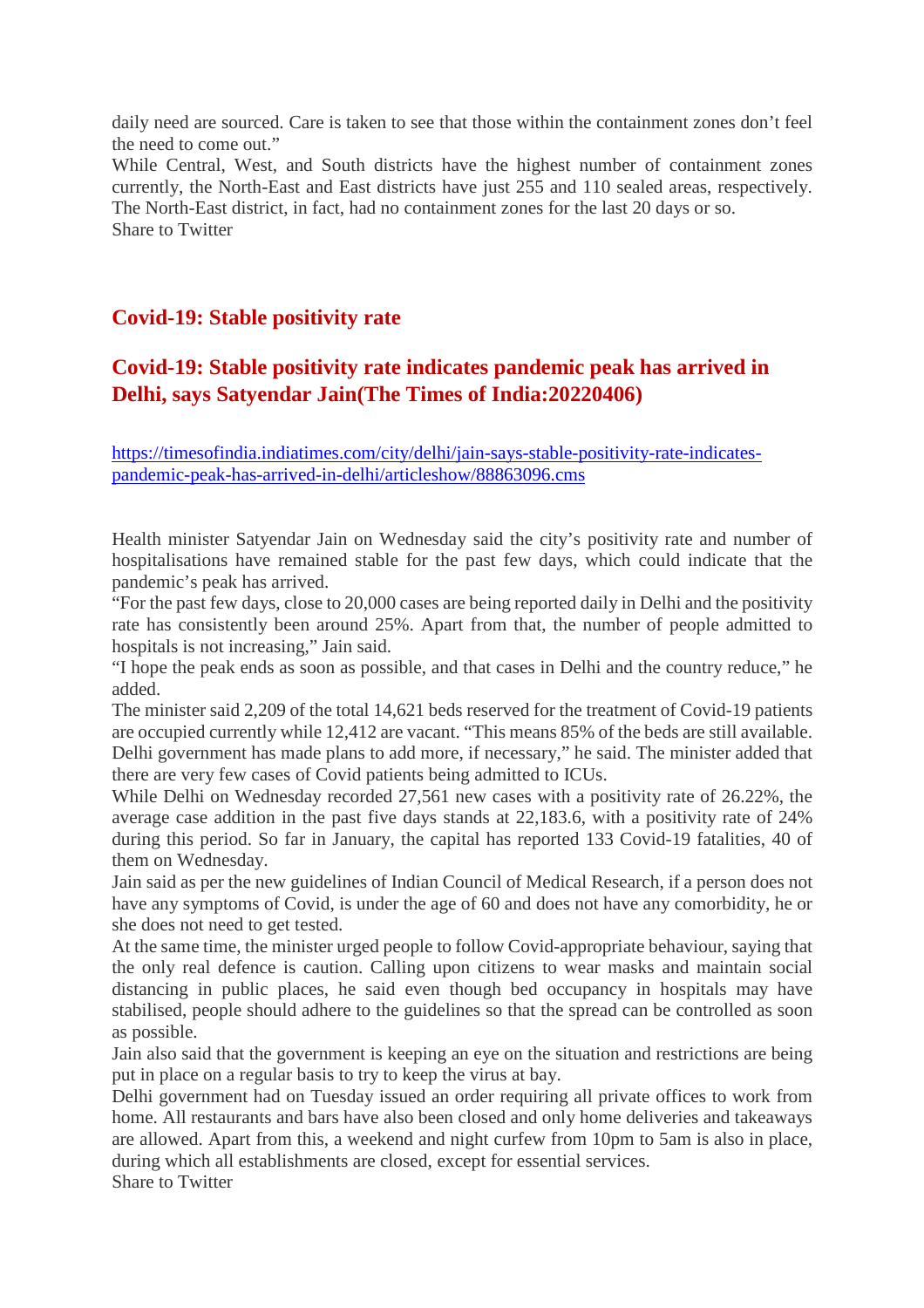#### **Coffee**

#### **Shun cigarette as coffee can make you poop too (New Kerala :20220406)**

Not just cigarettes, but coffee can also make some people poop as a team of researchers has suggested that in some cases, coffee can jumpstart their bowel movement-> View it--> https://www.newkerala.com/news/2022/50377.htm

#### **Cancer treatment**

#### **Study finds how cancer treatment affects nutrition (New Kerala :20220406)**

Researchers have found that individuals living with cancer often experience nutrition-related side effects from cancer treatment, including changes in taste a-> View it--> https://www.newkerala.com/news/2022/50305.htm

#### **Childhood obesity:**

#### **THC, CBD exposure in womb linked to childhood obesity: Study (New Kerala :20220406)**

Pregnant women who were exposed to cannabis products that contained THC and CBD were more likely to have children with increased fat mass and blood s-> View it--> https://www.newkerala.com/news/2022/50197.htm

#### **Alzheimer's**

#### **Loss of neurons makes Alzheimer's patients drowsy: Study (New Kerala :20220406)**

According to a recent study, the drowsiness that many Alzheimer's patients experience are caused not by a lack of sleep, but rather by t-> View it--> https://www.newkerala.com/news/2022/50129.htm